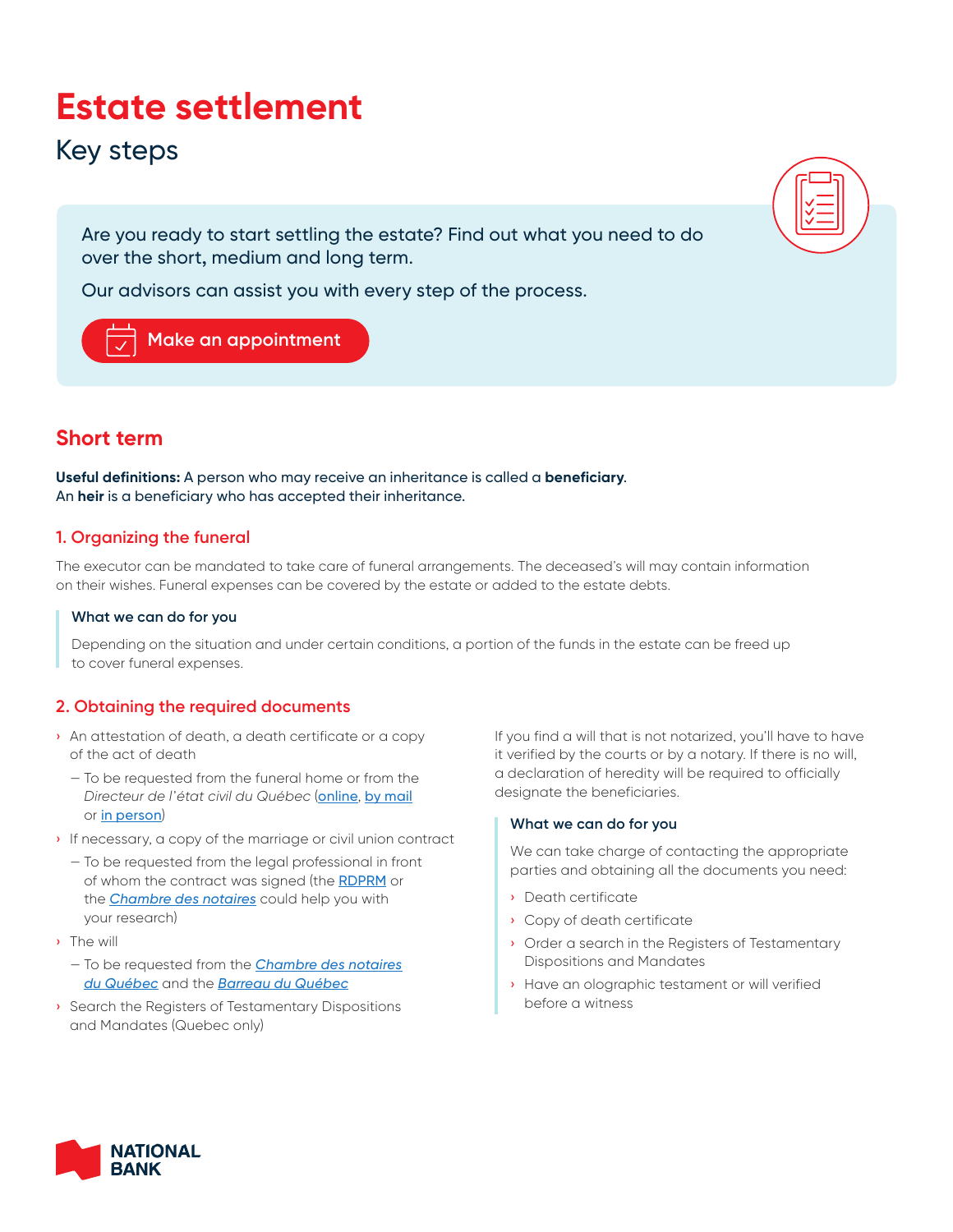#### **3. Taking inventory of the estate**

Taking an inventory at death is a key step. Draw up a list of the deceased's assets, including a detailed description of each asset, its value and its condition. All debts must also be identified.

Consult the deceased's personal documents to identify:

- › Available assets (bank account balances, contents of safety deposit boxes, valuables, real estate, vehicles, etc.)
- › Payments due (life insurance, benefits, interest, dividends, etc.)
- › Assets that are not included in the estate such as jointly owned assets (Common Law provinces only)
- › Debts to be paid (credit cards, taxes, utilities, loans, etc.)
- › Specific bequests set out in the will

Contact the deceased's financial institutions to notify them of the death and get information on the banking products and insurance they held.

This inventory will help you determine whether the estate is solvent. At this stage, you need to estimate the estate's ability to assume mandatory expenses (e.g., paying taxes and debts) and expenses related to estate settlement (e.g., legal and accounting fees).

If the assets in the estate are not sufficient to cover all debts and bequests, you will need to draw up a full report, notify all interested parties and have the courts approve a payment arrangement.

#### **4. Drafting a notice of closure of inventory**

Once the inventory is completed, you will have to register a notice of closure of inventory in the [RDPRM](https://www.rdprm.gouv.qc.ca/en/pages/english.html) (Quebec only). This notice must also be published in a daily newspaper in the area of the deceased's last known address.

#### **5. Notifying the beneficiaries**

Identify the beneficiaries and contact them to inform them of the contents of the estate and the steps of the estate settlement process. Explain that they have the right to accept or refuse the inheritance:

- › Acceptance can be verbal or in writing and renders the beneficiary responsible for assets and liabilities.
- › A refusal is made by a notarial deed in minute or by a judicial declaration. It relieves the successor of any responsibility towards the succession.

At this step, it's important to present the inventory to the beneficiaries so they can make an informed decision.

#### **6. Notifying organizations and service providers**

All entities that dealt with the deceased must be notified. First, the federal and provincial governments. Next, if applicable, utility providers, the *[Régie des rentes](https://www.retraitequebec.gouv.qc.ca/en/deces/Pages/liquidateur.aspx) [du Québec](https://www.retraitequebec.gouv.qc.ca/en/deces/Pages/liquidateur.aspx)*, the *[Société de l'assurance automobile du](https://saaq.gouv.qc.ca/en/) [Québec](https://saaq.gouv.qc.ca/en/)*, the deceased's employer, their creditors, etc.

You should also cancel all contracts and subscriptions: leases, phone and internet services, social media accounts, online tools, etc. It may also be necessary to carry out a change of address or have mail forwarded.

#### **7. Opening an estate account**

To manage the estate, you'll need to close the deceased's bank accounts. We recommend opening an estate account to consolidate the available amount and pay any debts (whether predating the death or related to estate settlement).

For advice on managing the deceased's financial products and opening an estate account at National Bank, [talk to an advisor](https://www.nbc.ca/contact-us.html).

#### **What we can do for you**

We can list the deceased's assets at National Bank and transfer their assets held at other financial institutions. This service is free of charge.

#### **8. Ensuring assets are secure**

You are responsible for ensuring the assets in the estate are protected. This means you'll have to take the necessary actions to maintain them in good condition and place valuables in a safe location.

If the deceased was running a business, you must make sure operations continue as usual.

#### **9. Partitioning family property**

If the deceased was married or in civil union, you will have to partition their family property and dissolve the marriage or civil union. Consult a legal professional for advice on applicable provisions. You must complete this step before continuing with the estate settlement.